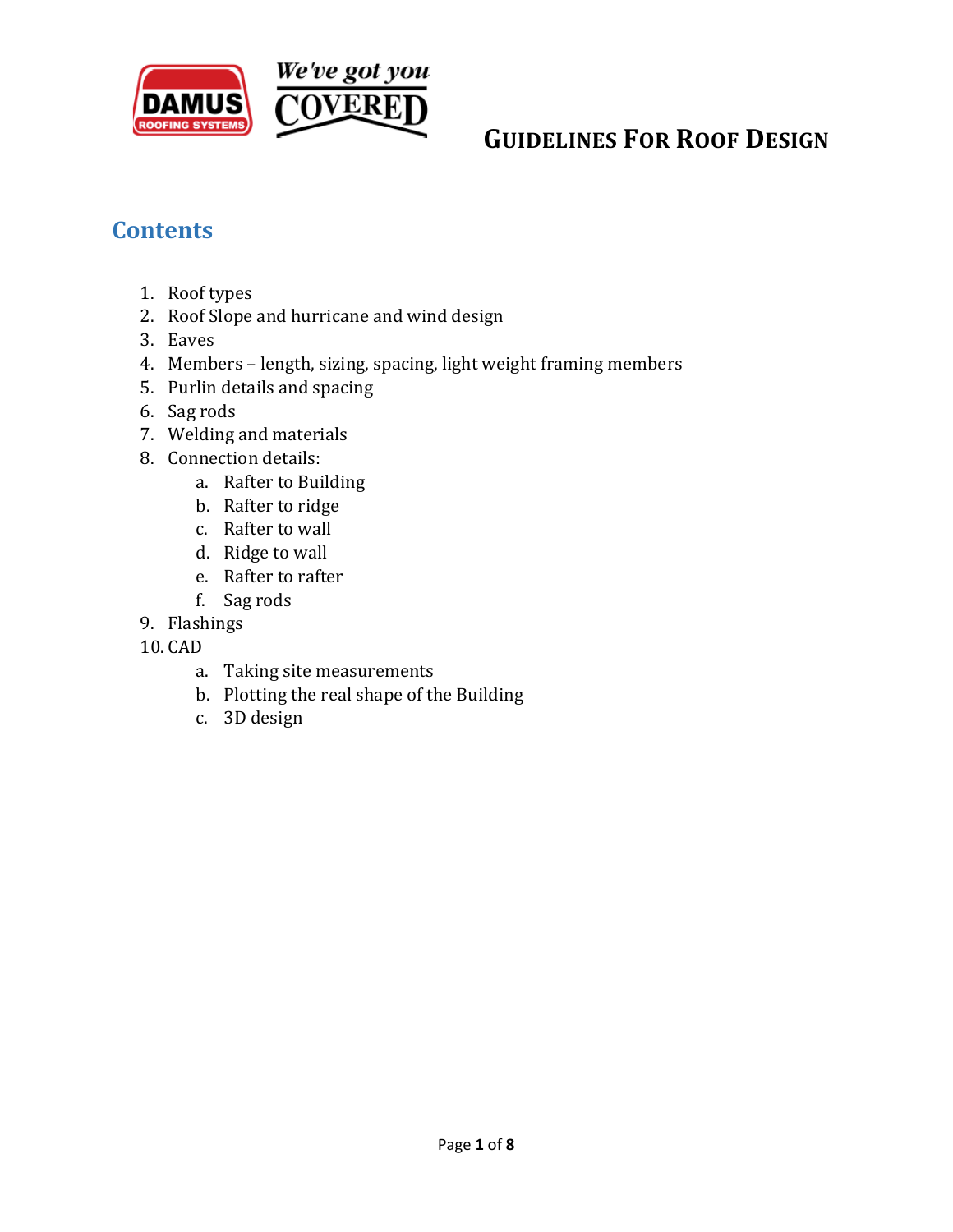

#### **ROOF TYPES**

There are many different types of roof. However, for our purposes we will be looking at the most common designs and those that deal with metal roofing.



When designing a roof, the proper type of roof must be chosen for the job.

Usually the Client will have an idea of what they want, however, as the roof specialist it is our duty to advise the owner on the best options and practices to ensure that the roof provided is

- 1. Structurally sufficient
- 2. Durable
- 3. Watertight
- 4. Reliable long lasting
- 5. Aesthetic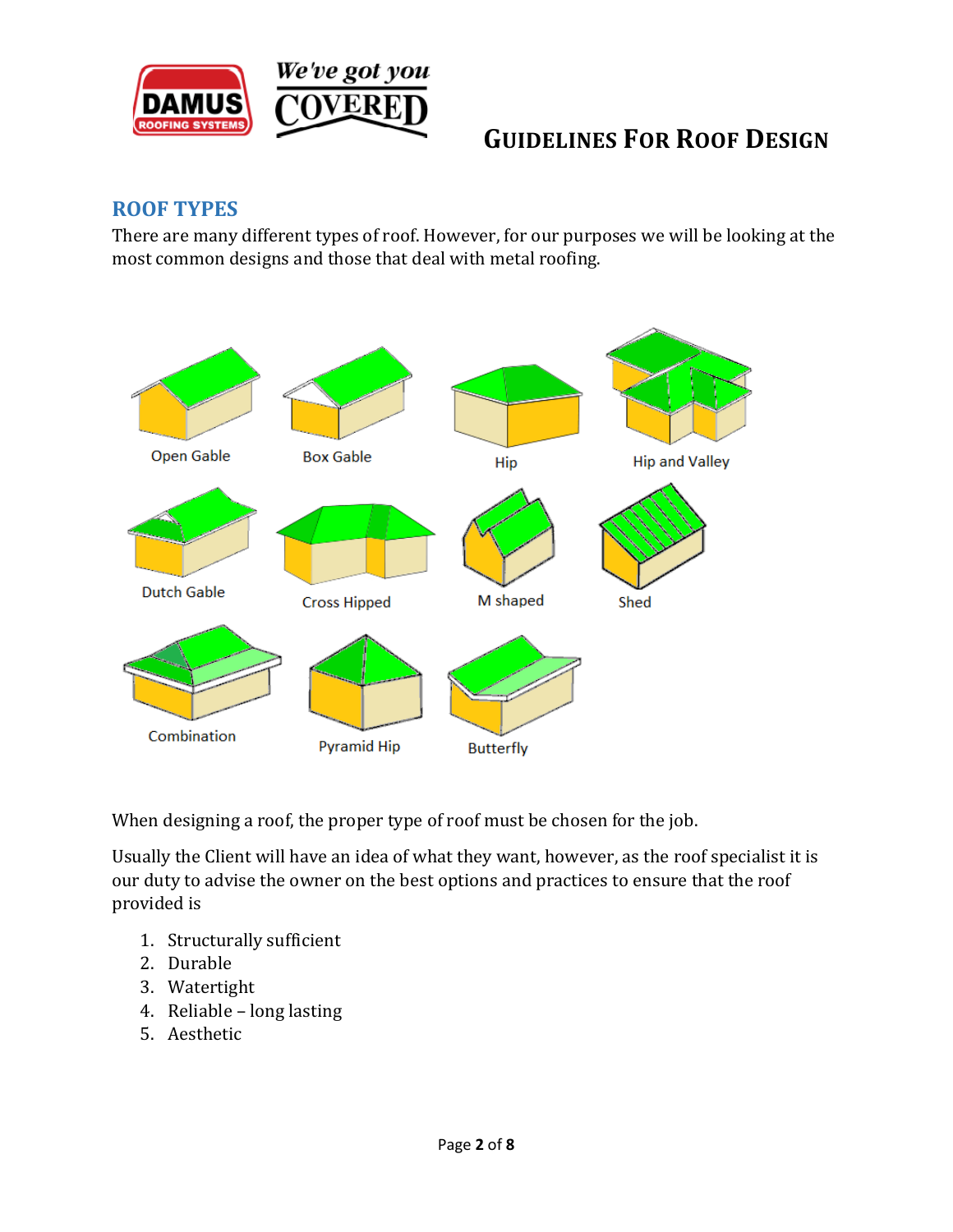

| <b>ROOF TYPE</b> | <b>PROS</b>                                                                                                                                                                                                                                                                                                                                                                                                                     | <b>CONS</b>                                                                                                                                                                                                                                                                                                                                                                 |
|------------------|---------------------------------------------------------------------------------------------------------------------------------------------------------------------------------------------------------------------------------------------------------------------------------------------------------------------------------------------------------------------------------------------------------------------------------|-----------------------------------------------------------------------------------------------------------------------------------------------------------------------------------------------------------------------------------------------------------------------------------------------------------------------------------------------------------------------------|
|                  |                                                                                                                                                                                                                                                                                                                                                                                                                                 |                                                                                                                                                                                                                                                                                                                                                                             |
| Gable            | Gable roofs will easily shed<br>water and snow, provide more<br>space for an attic or vaulted<br>ceilings and allow more<br>ventilation. Their inherently<br>simple design makes it easy to<br>build them and cheaper than<br>more complex designs.                                                                                                                                                                             | Gable roofs can be problematic in high wind<br>and hurricane areas. If the frames are not<br>properly constructed with adequate supports,<br>the roof can collapse. If there is too much of<br>an overhang, winds can create an uplift<br>underneath and cause the roof to detach from<br>the walls.                                                                        |
| Hip              | Hip roofs are more stable than<br>gable roofs. The inward slope<br>of all four sides is what makes<br>it sturdier and more durable.<br>They are excellent for both<br>high wind and snowy areas.<br>The slant of the roof allows<br>snow to easily slide off with no<br>standing water.<br>Hip roofs offer extra living<br>space for vaulted ceilings or an<br>attic. They also provide more<br>ventilation and ability to make | Hip roofs are more expensive to build than a<br>gable roof. It's a more complex design that<br>requires more building materials. Also,<br>additional seams can make it easier for water<br>leaks to form if a roofing system is not<br>properly installed.<br>Proper construction and maintenance is a<br>must to prevent minor issues from turning<br>into major problems. |
|                  | additions, such as dormers or a<br>crow's nest.                                                                                                                                                                                                                                                                                                                                                                                 |                                                                                                                                                                                                                                                                                                                                                                             |
| Combination      | Using a variety of roofs adds<br>architectural interest to a<br>house. It's also a great way to<br>use the best type of roof for<br>each section of the home.                                                                                                                                                                                                                                                                   | The more complex the design, the more<br>expensive it will be. Adding different pitches<br>and roof types will require more building<br>materials and labor costs.<br>Joining different roofs always adds valleys<br>and ridges. These are the weakest areas of the<br>roof where water can pool and leak.                                                                  |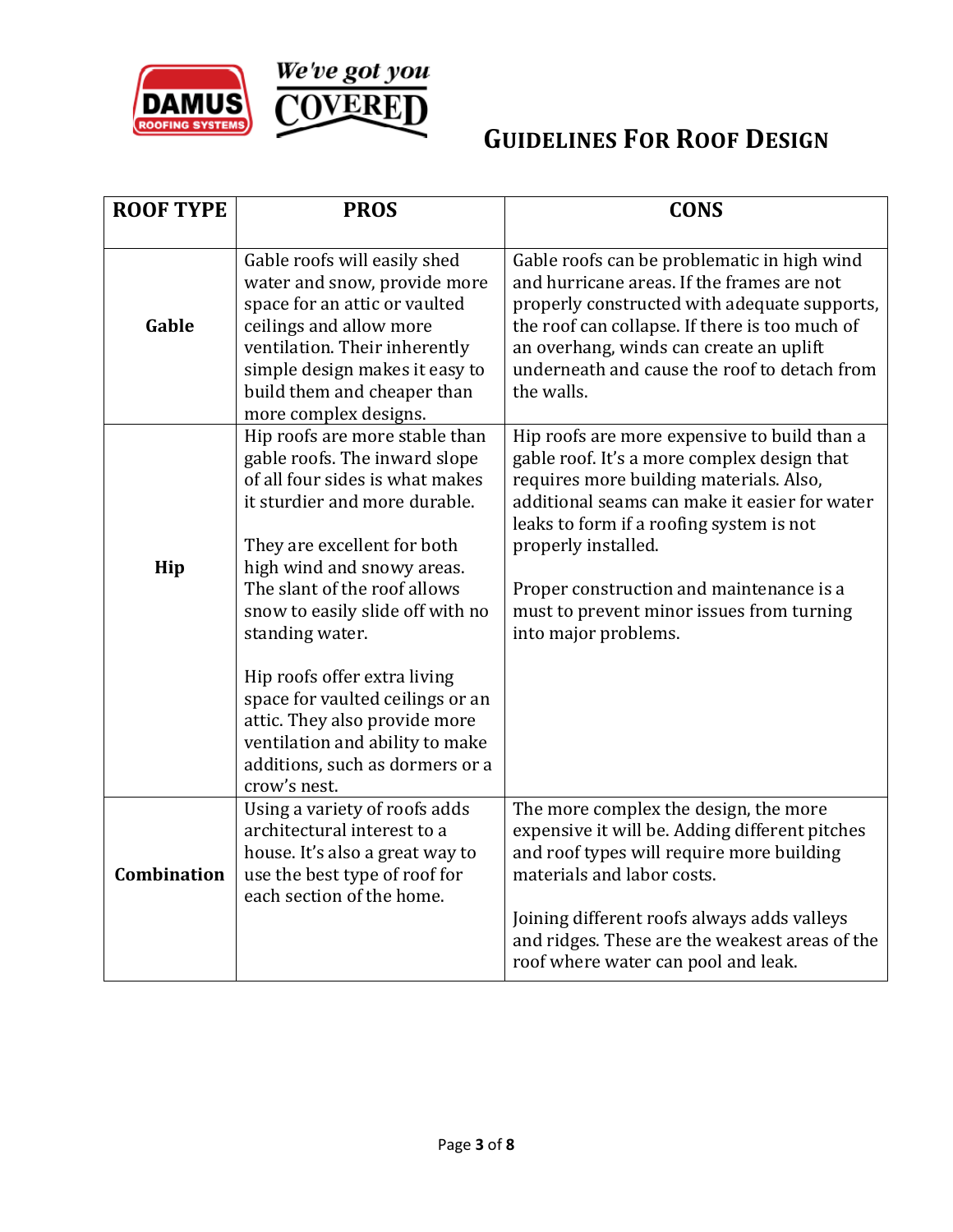

### **ROOF SLOPE**

- A roof with a pitch of less than  $20^{\circ}$  is highly vulnerable to uplift forces. It is recommended that a pitch of  $20^{\circ}$  to  $40^{\circ}$  be used. The ideal angle for design against class 3 hurricane winds is 24o.
- The ability to reduce uplift forces is affected by the shape of the roof. The following roof types are listed in descending order of their effectiveness in reducing uplift forces:
	- o Hip
	- o Gable
	- o Shed

#### **EAVES**

- Eave overhangs experience high local pressures and, where possible, should be kept to a maximum of 3ft (measured horizontally from the external walls).
- Where buildings have covered patios or verandas, their roof should be separate structures so that in the event of high winds, the large overhangs may cause loos or damage to the smaller roof without compromising the integrity of the main roof.
- It is necessary to provide ample support at eaves ends and ridges due to high localized pressures at these locations.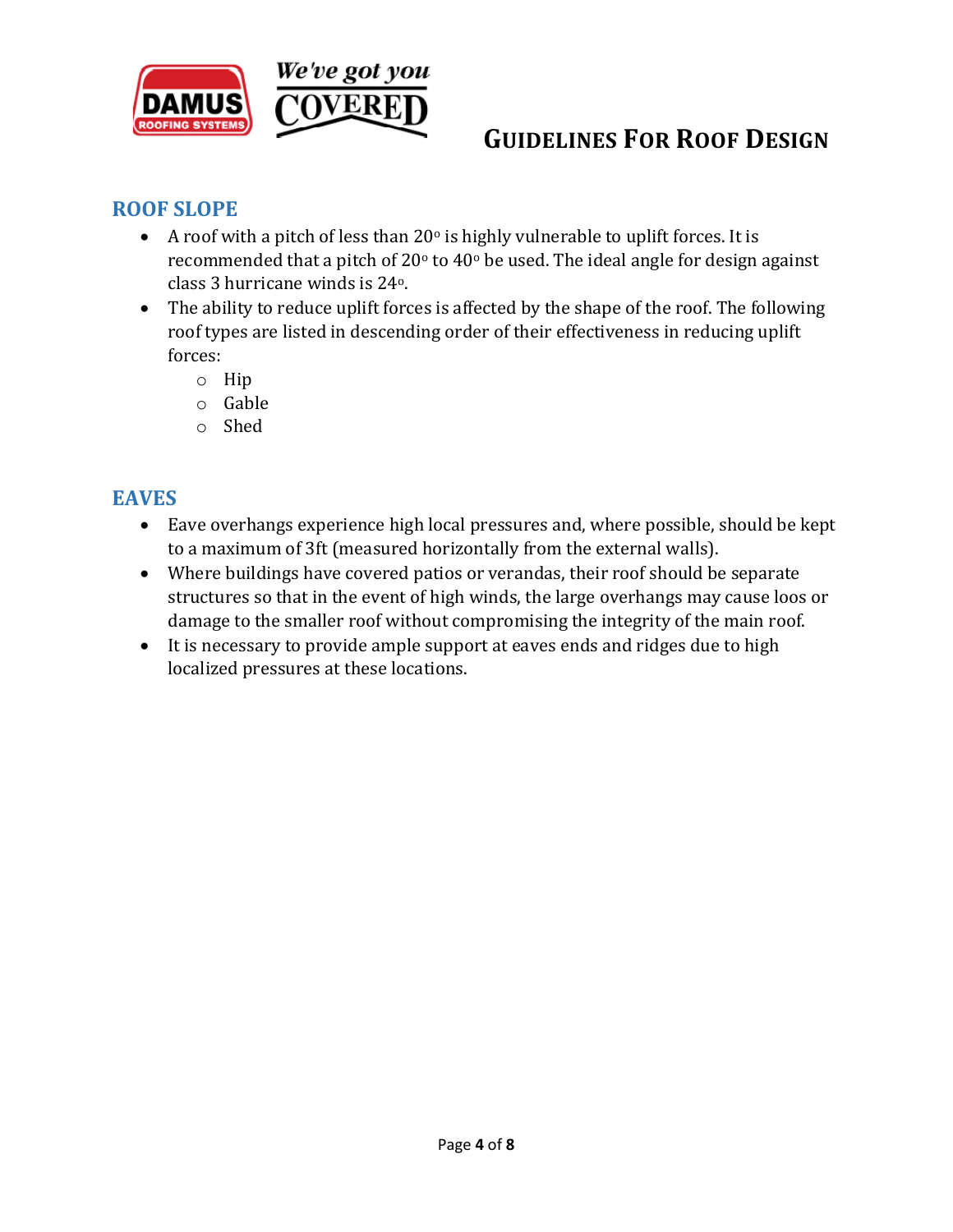

#### **RAFTERS AND BEAMS**

Steel rafters are the best option because of their strength and longevity. The cost of a steel roof frame is also comparable to that of a timber frame, which makes it the best option for small buildings (when inland).

I-beams are known as Wide Flange beams, hence the beam size is written as W (height)x(mass per length).

The different parts of a Wide Flange beam are as follows:



Hence a W4x7.7 beam indicates an I-section 4inches high and 7.7lbs per foot. The following table gives the dimensions for common beam sizes: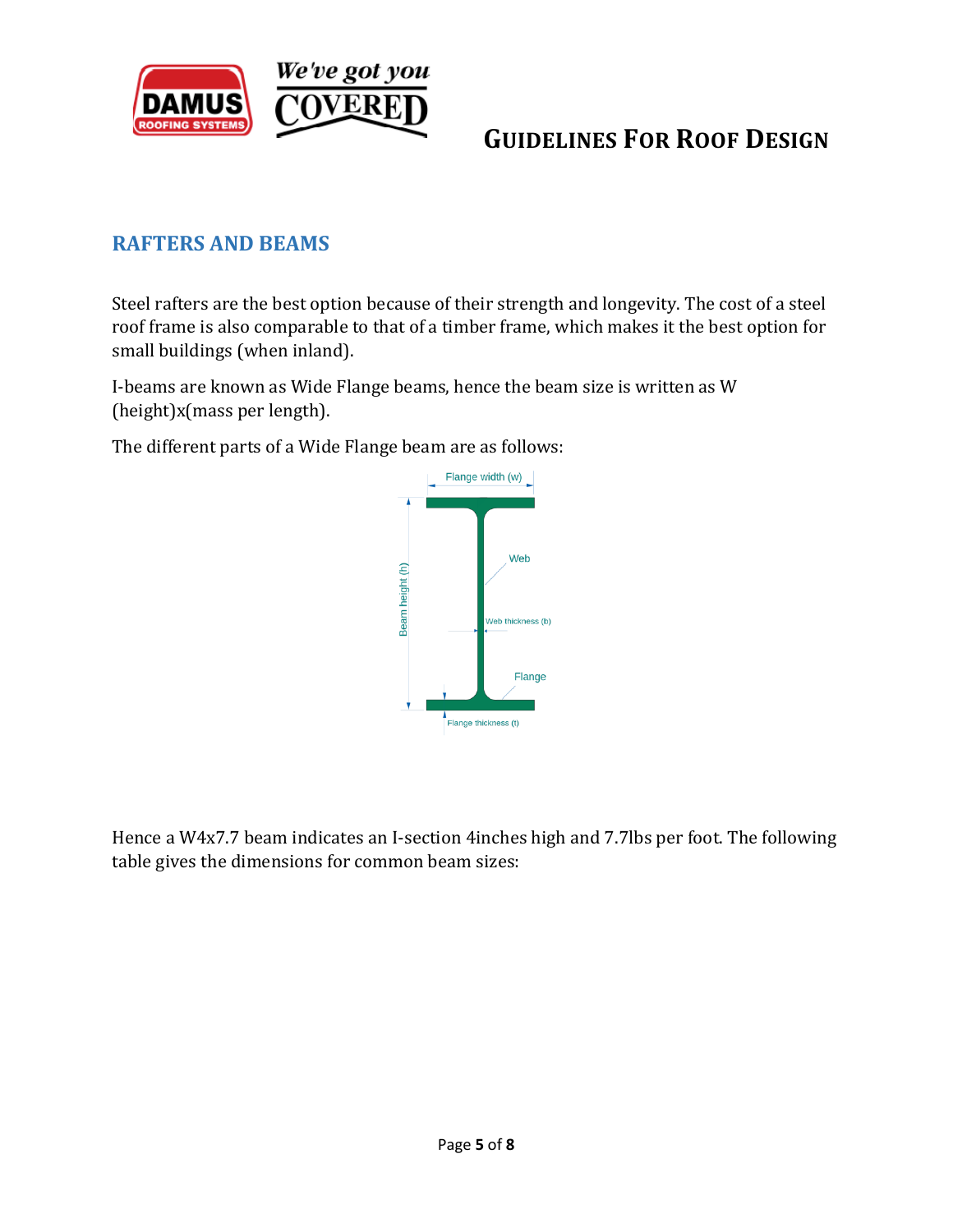





| <b>Designation</b><br><b>Imperial</b><br>(in x lb/ft) | <b>Dimensions</b>         |                           |                                              |                                                   |                                      |                   |
|-------------------------------------------------------|---------------------------|---------------------------|----------------------------------------------|---------------------------------------------------|--------------------------------------|-------------------|
|                                                       | <b>Depth</b><br>h<br>(in) | <b>Width</b><br>W<br>(in) | <b>Web</b><br><b>Thickness</b><br>tw<br>(in) | <b>Flange</b><br><b>Thicness</b><br>$t_f$<br>(in) | <b>Sectional</b><br>Area<br>$(in^2)$ | Weight<br>(Ib/ft) |
| W 8 x 67                                              | 9.00                      | 8.280                     | 0.570                                        | 0.935                                             | 19.7                                 | 67                |
| W 8 x 58                                              | 8.75                      | 8.220                     | 0.510                                        | 0.810                                             | 17.1                                 | 58                |
| W 8 x 48                                              | 8.5                       | 8.110                     | 0.400                                        | 0.685                                             | 14.1                                 | 48                |
| W 8 x 40                                              | 8.25                      | 8.070                     | 0.360                                        | 0.560                                             | 11.7                                 | 40                |
| W 8 x 35                                              | 8.12                      | 8.020                     | 0.310                                        | 0.495                                             | 10.3                                 | 35                |
| W 8 x 31                                              | 8.00                      | 7.995                     | 0.285                                        | 0.435                                             | 9.1                                  | 31                |
| W 8 x 28                                              | 8.06                      | 6.535                     | 0.285                                        | 0.465                                             | 8.3                                  | 28                |
| W 8 x 24                                              | 7.93                      | 6.495                     | 0.245                                        | 0.400                                             | 7.1                                  | 24                |
| W 8 x 21                                              | 8.28                      | 5.270                     | 0.250                                        | 0.400                                             | 6.2                                  | 21                |
| W 8 x 18                                              | 8.14                      | 5.250                     | 0.230                                        | 0.330                                             | 5.3                                  | 18                |
| W 8 x 15                                              | 8.11                      | 4.015                     | 0.245                                        | 0.315                                             | 4.4                                  | 15                |
| W 8 x 13                                              | 7.99                      | $\overline{4}$            | 0.230                                        | 0.255                                             | 3.8                                  | 13                |
| W8x10                                                 | 7.89                      | 3.940                     | 0.170                                        | 0.205                                             | 2.9                                  | 10                |
| W 6 x 25                                              | 6.38                      | 6.080                     | 0.320                                        | 0.455                                             | 7.3                                  | 25                |
| W 6 x 20                                              | 6.20                      | 6.020                     | 0.260                                        | 0.365                                             | 5.9                                  | 20                |
| W 6 x 16                                              | 6.28                      | 4.030                     | 0.260                                        | 0.405                                             | 4.7                                  | 16                |
| W6x15                                                 | 5.99                      | 5.990                     | 0.230                                        | 0.260                                             | 4.4                                  | 15                |
| W6x12                                                 | 6.03                      | 4                         | 0.230                                        | 0.280                                             | 3.6                                  | 12                |
| W6x9                                                  | 5.90                      | 3.940                     | 0.170                                        | 0.215                                             | 2.7                                  | 9                 |
| W 5 x 19                                              | 5.15                      | 5.030                     | 0.270                                        | 0.430                                             | 5.5                                  | 19                |
| W 5 x 16                                              | 5.01                      | 5                         | 0.240                                        | 0.360                                             | 4.7                                  | 16                |
| W 4 x 13                                              | 4.16                      | 4.060                     | 0.280                                        | 0.345                                             | 3.8                                  | 13                |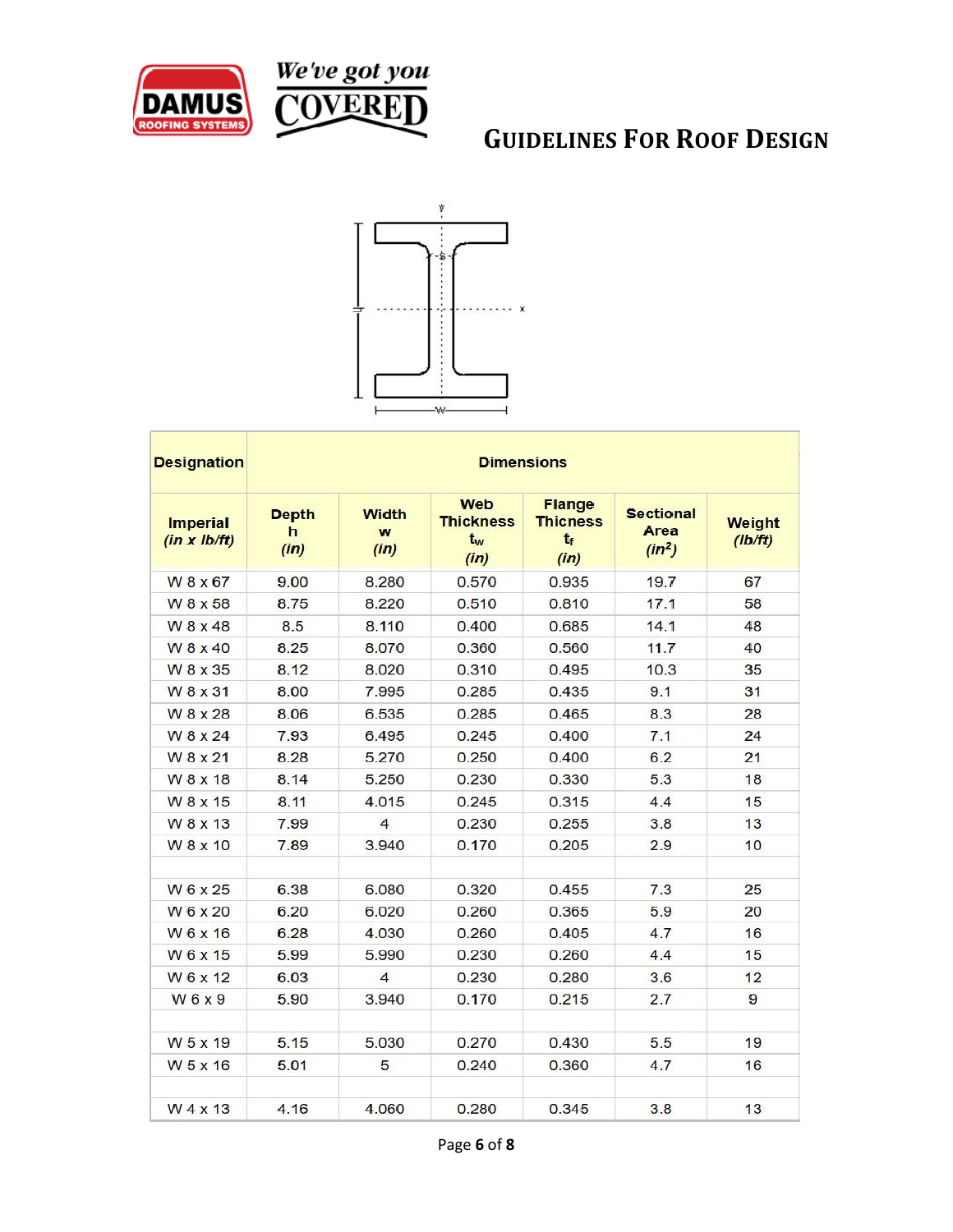

It should be noted that whilst a small beam size may be sufficient for support of the roof sheets and purlins, there are other factors to consider when choosing a beam size for a roof. These include:

- 1. Uplift (created when winds blow across the roof) uplift forces are usually stronger that the weight of the roof itself.
- 2. Axial forces these occur in the direction of the span of the member and occur due to slope of the roof.
- 3. Vibration the beam will not break from the forces it is subjected to, however, it will vibrate under the load.
- 4. Suspended ceilings these add additional weight onto the frame.

For small buildings, TTBS requires that frames/rafters should be placed at a maximum of 14ft apart (along the length of the roof). The size of the section is to be chosen depending on the length of the beam required. The following tables give general guidelines for choosing the section based on the span measured horizontally.

For shed roofs:



| <b>Rafter</b> | Horizontal<br><b>Beam Span</b> |
|---------------|--------------------------------|
| W4x7.7        | 13 <sub>f</sub>                |
| W5x10         | $17$ ft                        |
| W6x12         | $23$ ft                        |
| W8x13         | $24$ ft                        |